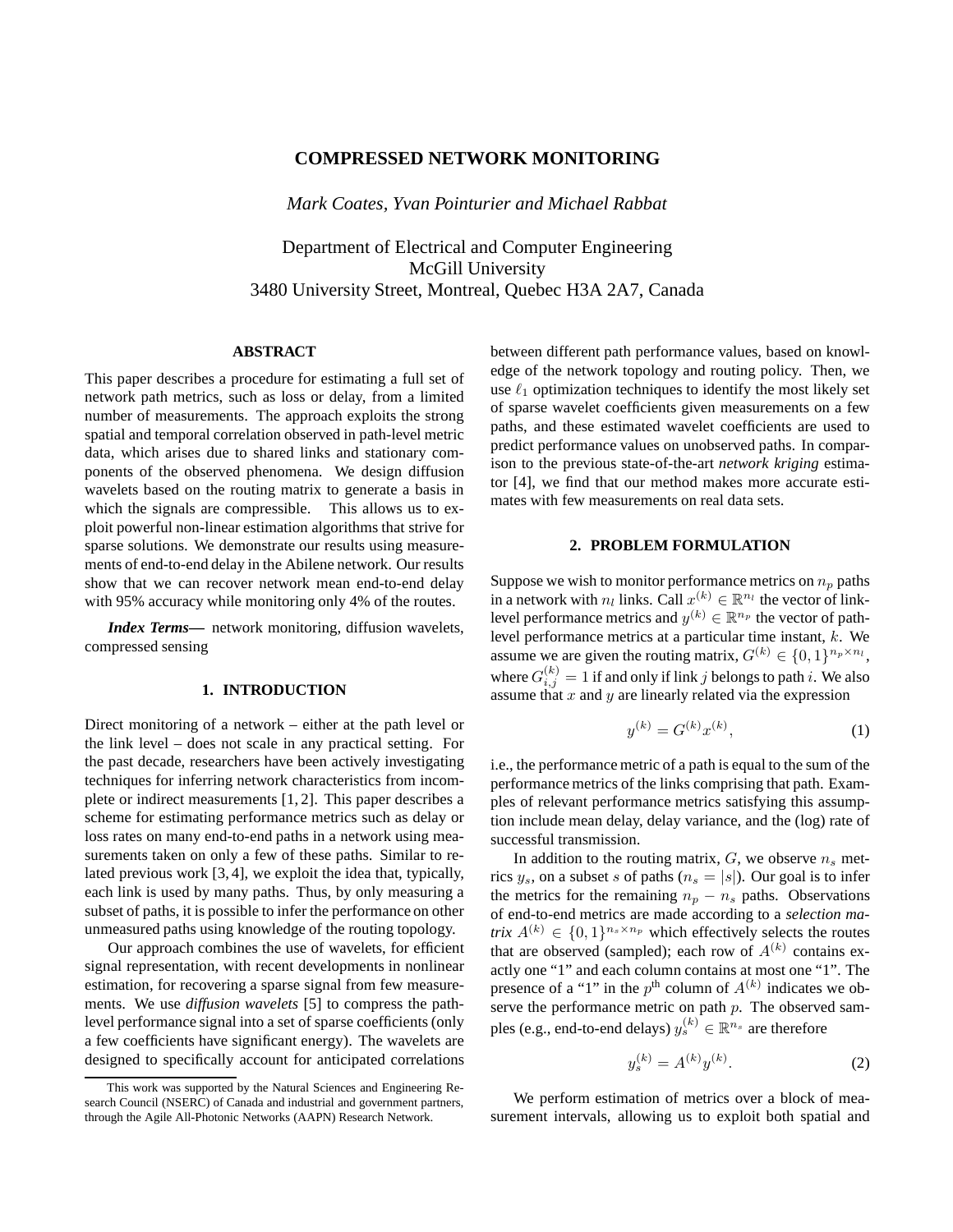temporal correlation of the path-level metrics. We denote by  $y = [y^{(1)}^T, \dots, y^{(\tau)}^T]^T$  the vector of path-level metrics over  $\tau$  timesteps. Similarly, the corresponding link metrics are  $x = [x^{(1)}^T, \dots, x^{(\tau)}^T]^T$ , and we introduce block-diagonal matrices  $G \in \mathbb{R}^{n_p \tau \times n_l \tau}$  and  $A \in \mathbb{R}^{n_s \tau \times n_p \tau}$ , with diagonal submatrices  $G^{(1)}, \ldots, G^{(\tau)}$  and  $A^{(1)}, \ldots, A^{(\tau)}$ , respectively. With this new notation we can write  $y = Gx$ , and  $y_s = AGx$ . In general, routing in a network changes very slowly over time, and unless rerouting occurs, we have  $G^{(k)} = G_0$  for all  $k$ . We focus on this special case here, although incorporating time-varying routing and load balancing is a straightforward extension.

#### **3. DIFFUSION WAVELETS**

Wavelet transforms are a staple of modern compression and signal processing methods due to their ability to efficiently represent piece-wise smooth signals (signals which are smooth everywhere, except for a few discontinuities). Traditionally, discrete wavelet transforms provide a multi-scale decomposition of functions defined on a regularly sampled interval or grid. A "mother wavelet" is dilated by powers of two and translated to obtain orthonormal wavelet bases. However, in the context of network monitoring, we seek to efficiently represent a function (performance metrics) defined on a network topology which does not, in general, have a regular structure, so standard wavelets cannot be directly applied. Crovella and Kolaczyk [6] describe one method of constructing wavelets on a graph for decomposing traffic on an arbitrary topology based on dilating and scaling a mother wavelet, similar to the traditional approach. The primary shortcoming of this approach is that it does not lead to an orthogonal basis, limiting its use as a mechanism for generating a compressible representation of a network function. More recently, Coifman and Maggioni [5] have introduced diffusion wavelets, generalizing the concept of wavelets to functions supported on a graph through the use of diffusion operators.

The construction of a diffusion wavelet basis is based on a diffusion operator, D, defined on the support of the underlying graph. For a graph with n nodes, D is an  $n \times n$  matrix where  $D_{i,j} > 0$  if and only if there is a link between nodes i and j. The magnitude of  $D_{i,j}$  models the strength of the correlation or similarity between the function values at nodes  $i$  and  $j$ . Much like traditional wavelets, diffusion wavelets recursively split the space over which the signal is observed into smaller, orthogonal subspaces. Consider a function  $f \in \mathbb{R}^n$ defined on a network of n nodes, where  $f_i$  corresponds to the value at node  $i$ ; the function is initially defined on the space  $V_0 = \mathbb{R}^n$ . At scale  $j = 1, \ldots, L$ , for some pre-specified depth  $L$ , the diffusion wavelet construction recursively splits the space  $V_j$  into a scaling subspace,  $V_{j+1}$ , and a wavelet subspace,  $W_{i+1}$ , by analyzing eigenvectors of the *j*th dyadic power of the diffusion operator,  $D^{2j}$ . The matrix  $D^{2j}$  is, intuitively, related to averaging or smoothing over neighborhoods of radius  $2j$  hops in the original graph, and the study of eigenvectors of this matrix is analogous to Fourier spectral analysis on a regular space. The ensuing orthonormal wavelet basis, adapted to the representation of the data (function values) over the graph, is obtained by concatenating bases for  $V<sub>L</sub>$  and the wavelet subspaces,  $\{W_j\}_{j=1}^L$ . We refer the reader to [5] for the precise details of the construction.

Let  $B_j \in \mathbb{R}^n$ ,  $j = 1, \ldots, n$ , denote the final collection of orthonormal wavelet basis vectors. A function on the graph can be represented as a vector  $y \in \mathbb{R}^n$ , where  $y_i$  is the value at the  $i<sup>th</sup>$  node, and the wavelet decomposition of  $y$  is given by  $y = \sum_{j=1}^{n} \beta_j B_j$ , where  $\beta_j = y^T B_j$  is the jth wavelet coefficient. Stacking the coefficients,  $\beta_j$ , into a vector,  $\beta$ , and concatenating the basis vectors,  ${B_i}$  into an  $n \times n$  matrix, B, we can write  $y = B\beta$ . In the following section we propose a diffusion operator  $D$  designed such that the corresponding wavelet representation of a path performance vector,  $y$ , is highly compressed; i.e., most of the energy in  $y$  can be captured in a few  $\beta_i$ . To be more precise, let us rearrange the wavelet coefficients in order of decreasing magnitude so that

$$
|\beta_{(1)}| \geq |\beta_{(2)}| \geq \cdots \geq |\beta_{(n)}|,
$$

and define the best  $m$ -term approximation of  $y$  in  $B$  to be  $\widehat{y}^{(m)} = \sum_{j=1}^{m} \beta_{(j)} B_{(j)}$ . We say that y is compressible in B when the approximation error  $||y - \hat{y}^{(m)}||$  decays rapidly as a function of  $m$ , meaning that  $y$  is efficiently represented using only a few basis vectors,  $B_{(1)}, \ldots, B_{(m)}$ . In this case, we only really need to estimate values of the few large coefficients in order to obtain a high quality estimate of end-to-end performance on many paths. Moreover, in this setting we can make use of recent breakthroughs in the area of non-linear estimation of compressible functions to quantify the number of paths that need to be measured to obtain estimates of performance at a specified level of accuracy.

#### **4. COMPRESSIBLE REPRESENTATIONS**

In order to construct a compressible representation, we develop a diffusion wavelet basis where the diffusion operator is related to the anticipated correlation between link metrics. We first define the graph of interest  $\mathcal{G} = (\mathcal{V}, \mathcal{E})$ . We are measuring (weighted sums of) a performance metric function defined on the physical links of the network. Accordingly, the vertex set  $V$  for our diffusion wavelet basis has one vertex for each link at each timestep:  $\mathcal{V}^{(k)} = \{v_i^{(k)}\},$  over the estimation interval  $k = 1, \ldots, \tau$ .

The edges in the graph model correlation and their associated weights define the diffusion operator. We form the edge set  $E$  by inserting two types of edges into the graph. We add a spatial-correlation edge between the vertices  $v_i^{(k)}$  and  $v_j^{(k)}$  if there is at least one route in the network that uses both links  $i$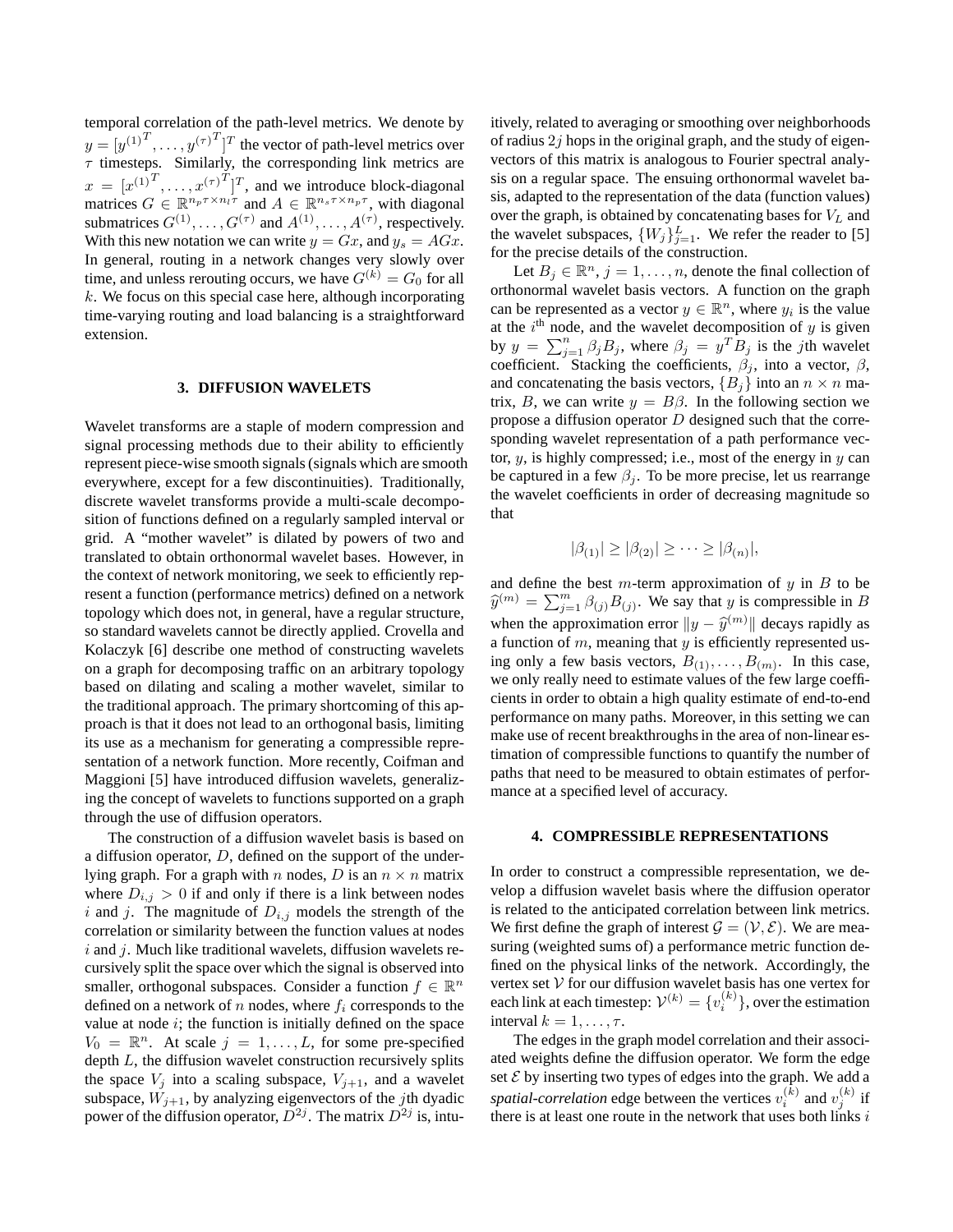and  $j$  during time interval  $k.$  We assign a weight  $w(v_i^{(k)}, v_j^{(k)})$ to this edge to model the spatial correlation. Denote by  $\mathcal{R}_i$  the set of paths that use link  $i$ . We set

$$
w(v_i^{(k)}, v_j^{(k)}) = \frac{|\mathcal{R}_i \cap \mathcal{R}_j|}{|\mathcal{R}_i \cup \mathcal{R}_j|},
$$
(3)

thereby assigning greater weights to edges that join network links which have more routes in common. We also add a *temporal-correlation* edge between vertices  $v_i^{(k)}$  and  $v_i^{(k+1)}$ for  $k = 1, \ldots, \tau - 1$ , reflecting the idea that performance of a link at one timestep is a good predictor for the same link at the next timestep. We assign a weight  $w(v_i^{(k)}, v_i^{(k+1)}) = c$ to these edges, where  $c > 0$  is a constant that is adjusted according to the (anticipated) relative strength of temporal correlation. In this paper, we set  $c = 0.5$ , because we anticipate strong correlation.

The diffusion wavelet procedure in [5] requires a diffusion operator  $D$  to generate a wavelet representation over  $\mathcal{G}$ . To obtain a diffusion operator  $D$  from the construction described above, we apply Sinkhorn balancing [7] to the matrix of weights,  $[w]$ , to form a doubly stochastic matrix.

#### **5. NON-LINEAR ESTIMATION**

Now, suppose we have made observations  $y_s$  of the end-toend performance for a subset of the paths we are interested in, and we wish to estimate y. We have  $y_s = Ay$ , where A is the selection matrix, indicating which paths we observe directly.

Our estimation procedure is based on the belief that the link metrics are highly compressible when represented using the diffusion wavelet basis B. Call  $\beta$  the link metrics coefficients in the diffusion wavelet basis B, such that  $x = B\beta$ .

We can express  $y$  in terms of its wavelet coefficients as  $y = GB\beta$ , where most of the energy in y is captured in a few entries of  $\beta$ . Combining this expression with the expression for  $y_s$  above leads to  $y_s = AGB\beta$ . In this formulation, we have a strong prior belief that  $\beta$  has only a few large entries, with most being very small in magnitude or even zero. This motivates the adoption of estimation strategies that produce sparse estimates.

A straightforward approach to obtaining a sparse estimate of  $\beta$  is to solve an  $\ell_0$  optimization of the form:

$$
\widehat{\beta} = \arg \min_{\beta} \|\beta\|_0 \text{ subject to } y_s = AGB\beta,
$$

where  $\|\beta\|_0$  counts the number of non-zero entries of  $\beta$ . It is well known that this problem is NP-hard, requiring one to enumerate all possible subsets of non-zero coefficients.

It has recently been shown that the solution to a simpler  $\ell_1$  optimization problem,

$$
\widehat{\beta} = \arg \min_{\beta} ||\beta||_1 \text{ subject to } y_s = AGB\beta, \qquad (4)
$$



**Fig. 1**. Abilene backbone: 11 nodes, 30 (unidirectional) links.

is equivalent to the  $\ell_0$  problem if certain conditions on  $A$ , GB, and  $\beta$  are satisfied [8–10]. Here,  $\|\beta\|_1 = \sum_{i=1}^n |\beta_i|$ . Because the  $\ell_1$  optimization (4) is convex, it is computationally tractable, and a solution can be obtained using linear programming.

#### **6. PATH SELECTION**

So far, we have discussed why and how it is possible to estimate accurately end-to-end metrics from a limited number of observations. However, we have not discussed how to choose the path selection matric A, that is, select the  $n_s$  routes which should be observed. This problem is challenging and the appropriate approach depends on the measurement constraints or costs. Here, we consider that the cost (or constraint) is the number of measurements made per timestep. It thus does not matter here which paths we measure. For example, if we are allowed one observation per timestep, then we can measure the same route every timestep or we can measure a different route every timestep.

We adapt the path selection technique presented by Chua et al. in [4] to include our correlation model. The path selection procedure in [4] strives to minimize the mean square of the prediction error of a linear end-to-end delay estimator. The exact minimization procedure is NP-complete (it amounts to the problem of subset selection) and hence heuristics are needed.

Chua et al. propose a heuristic that consists of finding the rows of the routing matrix  $G$  that approximate the span of the first  $n_s$  left singular vectors of  $GC$ , where C is a nonsingular matrix that satisfies  $\Sigma = GC$  and  $\Sigma$  is the covariance of x. Note that the estimation methodology in  $[4]$  is restricted to metrics of the form  $y = Gx$ , which leads to the incorporation of a link-level covariance matrix in this path selection procedure. In the case where this covariance matrix is not known, reasonable results can be often by obtained by setting  $\Sigma = I$ . An algorithm (see Alg. 1) that implements this heuristic can be found in [11].

The intuition behind this heuristic is that most of the energy of the path metric signal should reside in the space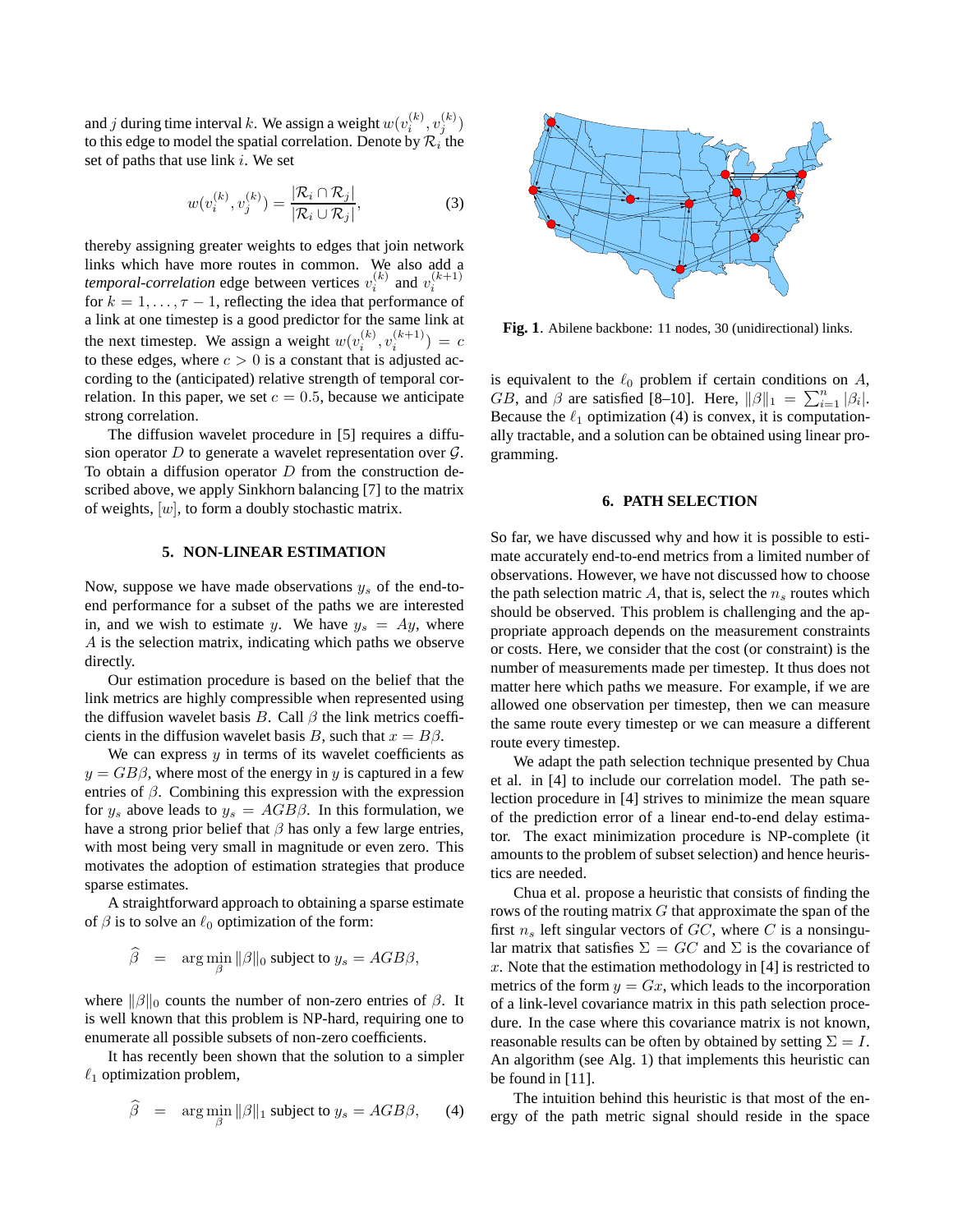

**Fig. 2**. Link delays for the complete network over 8 timesteps, sorted by magnitude, in the original basis and in the diffusion wavelet basis.

spanned by the  $n<sub>s</sub>$  left singular vectors of  $GC$ . Identifying a set of paths that approximately span this space is thus a desirable goal.

Here, we use as the covariance  $\Sigma = D^{\tau}$  (recall D is the diffusion operator and  $\tau$  the number of timesteps used to account for time-correlation), and thus selection is performed by Alg. 1 where the input matrix  $M_i$  is equal to  $GC$ .

| <b>Algorithm 1</b> path selection |                                 |
|-----------------------------------|---------------------------------|
|                                   | Input: Matrix $M_i$             |
|                                   | Number of paths to select $n_s$ |
|                                   | Output: Selection matrix A      |

- 1: Perform SVD on  $M_i$ :  $M_i = USV^T$  where S contains the singular values of  $G$ , in descending order.
- 2: Perform QR decomposition with column pivoting on the first  $n_s$  columns of  $U$ :  $QR = U_{(1,...,n_s)}^T P^T$ .
- 3: Return  $A = P_{(1,...,n_s)}$ , the matrix formed from the first  $n_s$  columns of P.

### **7. NUMERICAL RESULTS**

To illustrate the estimation technique presented in this paper, we use experimental delay data collected on the Abilene backbone network depicted in Fig. 1. The network consists of 11 nodes and 30 unidirectional links. Mean end-to-end delay measurements are collected between every pair of nodes over 48 five-minute intervals. There are thus 121 path metrics to be estimated at each time step.

We first verify the compressibility of the data. Fig. 2 shows the delays for all links and the absolute values of the diffusion wavelet coefficients, over  $\tau = 8$  timesteps, sorted in descending order. The decay of the delays expressed in the original basis is very slow and exhibits a heavy tail, whereas in the diffusion wavelet basis, the decay is much faster.

Figure 3 compares the performance of the proposed technique (nonlinear estimation in the diffusion wavelet basis) with network kriging, the current state-of-the-art estimation technique for network end-to-end metrics [4]; network kriging uses an eigenbasis formed using the routing matrix and



**Fig. 3**. Top panel: Relative mean end-to-end delay error (top) and relative  $\ell_2$ -norm error (bottom) as functions of the average number of measurements per timestep.

linear (MMSE) estimation. We estimate the average end-toend delay over the entire network,  $\langle y \rangle = \frac{1}{n_p \tau} \sum_{i=1}^{n_p} y_i$ , and the individual delays of all paths. Estimation is performed for  $\tau = 1$  and  $\tau = 8$  for a total of 48 timesteps and 5% confidence intervals are depicted. We assess performance based on the relative mean end-to-end delay error  $\langle |y - y_{est}| \rangle / \langle y \rangle$  and the relative  $\ell_2$ -norm error  $||y - y_{est}||_{\ell_2}/||y||_{\ell_2}$ . We provide results for the single timestep case ( $\tau = 1$ ), where only spatial correlation between the routes is accounted for, and the multi timestep case ( $\tau = 8$ ) where both spatial and temporal correlations are accounted for. In each case, we built a diffusion wavelet basis with the maximum depth allowed by the numerical approximations used in the construction procedure:  $L = 10$  for  $\tau = 1$  and  $L = 11$  for  $\tau = 8$ .

In general, accounting for time correlation decreases the estimation error, but the improvement is marginal and not universal, Since there is substantial temporal correlation in the data, this suggests that there is room for improvement in how our methodology incorporates temporal correlation information. When less than 10 samples per timestep are collected, non-linear estimation in a diffusion wavelet basis using temporal correlation information exhibits much lower estimation error than the linear estimator. Our results suggest that by making only 5 measurements per timestep (4% of the network paths) we can hope to recover the mean network endto-end delay with an error of less than 5%. Fig. 4 shows the recovered end-to-end delay over time for two example paths. We see that linear estimation exhibits substantial bias. In contrast, the nonlinear estimator exhibits much less bias but more variability, an artifact induced by the utilization of diffusion wavelet bases.